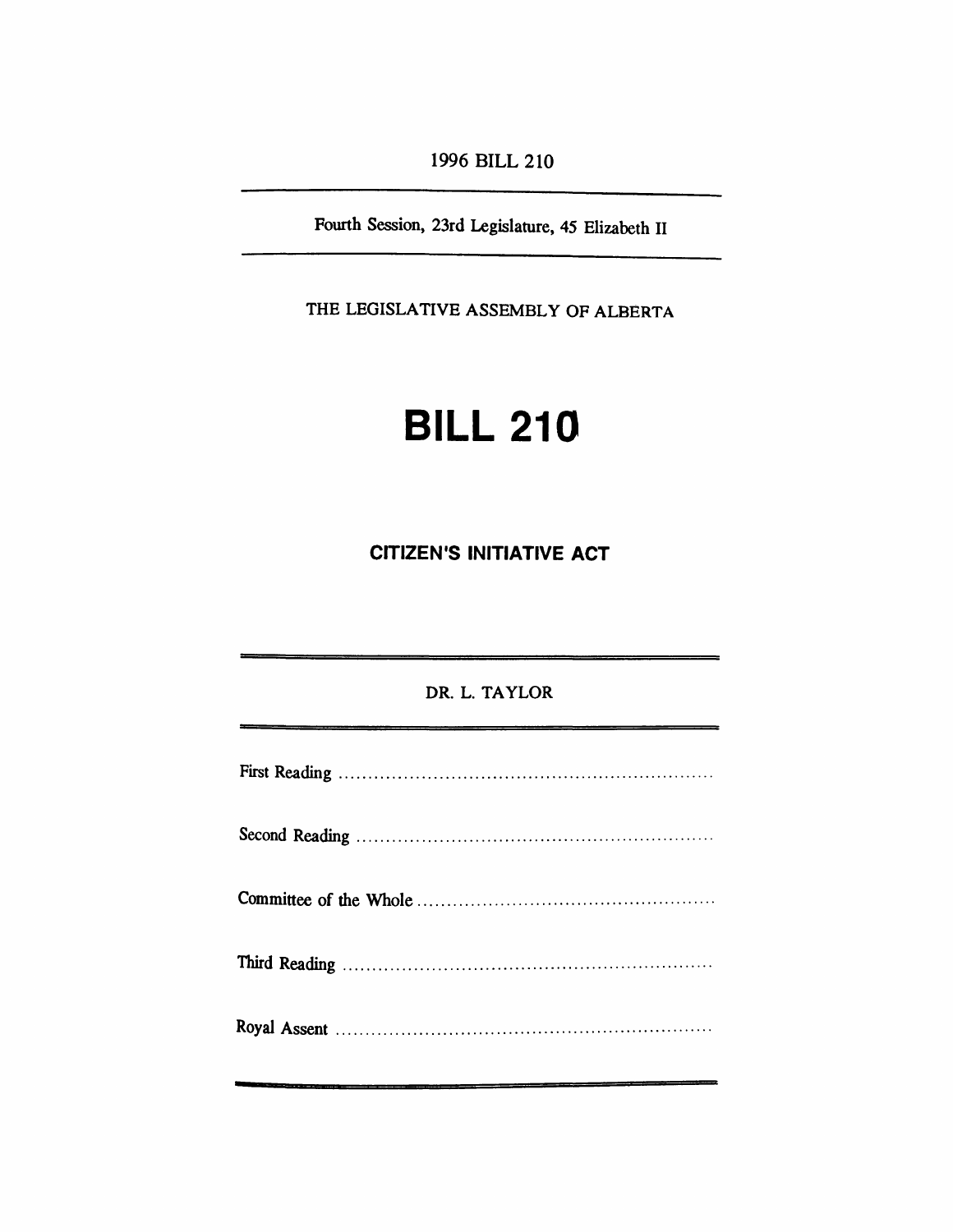*Bill 210 Dr. L Taylor*

# *BILL 210*

*1996*

#### *CITIZEN'S INITIATIVE ACT*

*(Assented to , 1996)*

*HER MAJESTY, by and with the advice and consent of the Legislative Assembly of Alberta, enacts as follows:*

*Definitions 1(1) In this Act*

- *(a) "initiative petition" means a petition for a vote to have a proposed law introduced in the Legislative Assembly;*
- *(b) "initiative election" means an election held under Part 2 after a successful initiative petition;*
- *(c) "initiative vote" means the issue which is the subject matter of an initiative election;*
- *(d) "petitioner" means an individual who signs an initiative petition.*

*(2) Subject to subsection (1), words and expressions used in this Act have the meanings given to them in the Election Act.*

#### *PART1*

#### *INITIATIVE PETITIONS*

*Subject matter of proposals 2(1) Subject to subsection (2), a proposal for an initiative petition*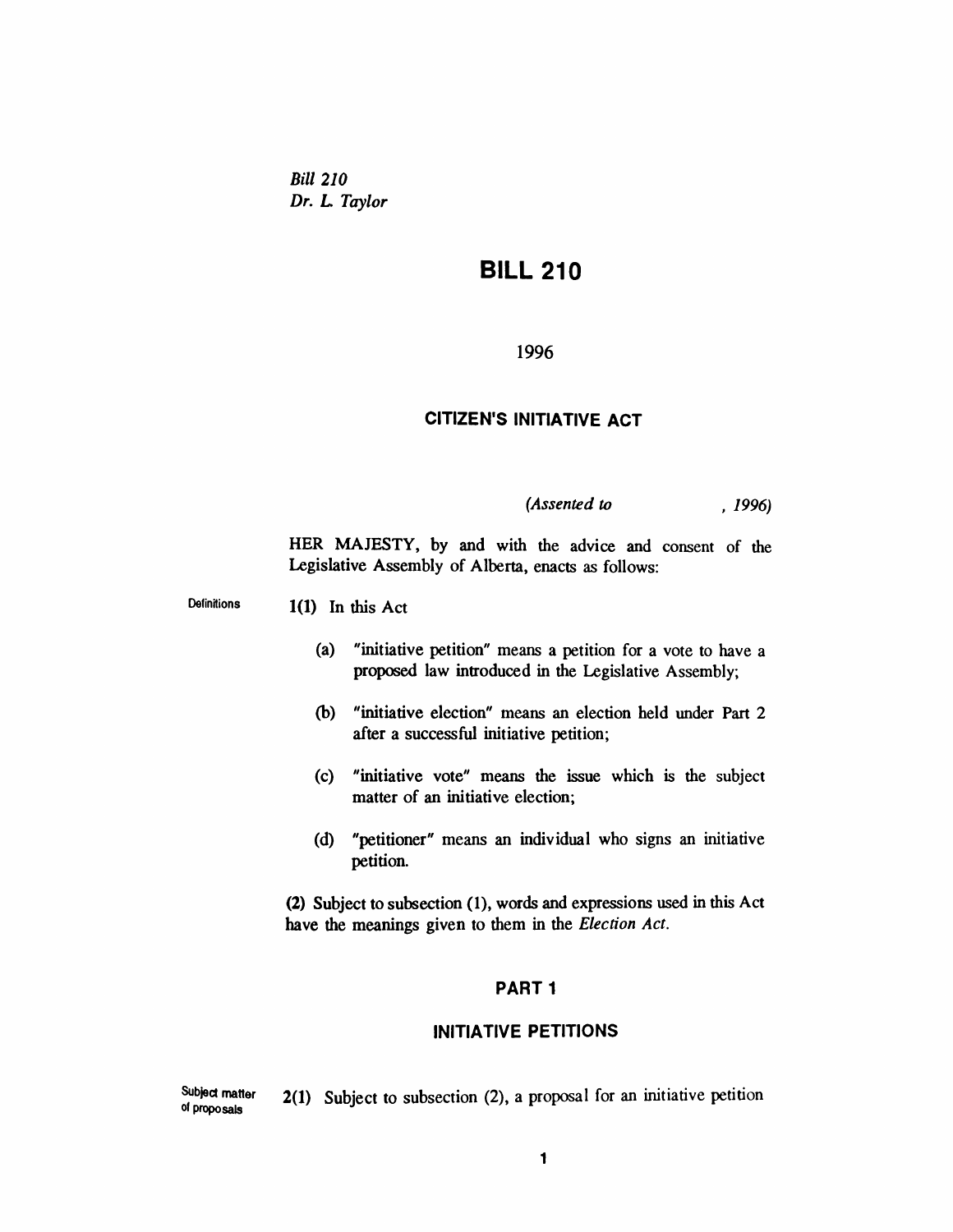*may be made with respect to any matter within the jurisdiction of the Legislature.*

*(2) A proposal for an initiative petition shall be rejected if the initiative petition*

- *(a) requires an expenditure of public funds,*
- *(b) requires the imposition of a tax or impost, or*
- *(c) is contrary to the Canadian Charter of Rights and Freedoms.*

*Application tor an initiative petition 3(1) An elector who wishes to apply for the issuance of an initiative petition shall submit a proposal to the Chief Electoral Officer.*

- *(2) An application for an initiative petition must include*
	- *(a) the name and residential address of the applicant;*
	- *(b) a proposal for the wording of an initiative petition which*
		- *(i) must be 25 words or less, and*
		- *(ii) be written in such a form that it could constitute the basis for an initiative vote if the initiative petition was successful;*
	- *(c) a draft Bill for introduction in the Legislative Assembly which must comply with section 2 and be drafted in a clear and unambiguous manner;*
	- *(d) a non-refundable application fee of \$200;*
	- *(e) an affidavit sworn by the applicant attesting that the applicant*
		- *(i) is 18 years of age or older,*
		- *(ii) is a Canadian citizen, and*
		- *(iii) is or has been for the immediately preceding 6 months, ordinarily resident in Alberta.*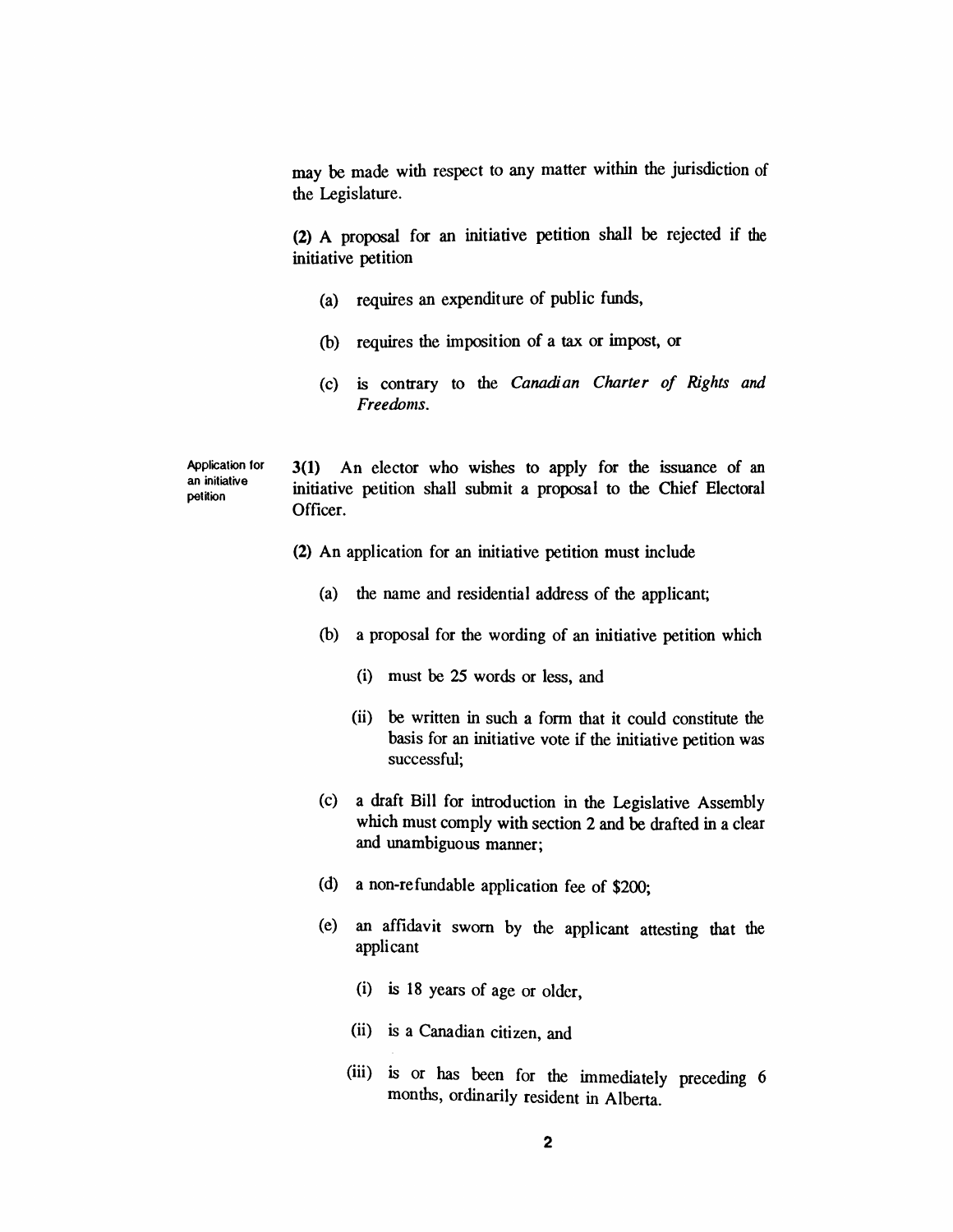*(3) An application for an initiative petition must not relate to a matter that is the same or substantially the same as*

- *(i) any other initiative petition that has been issued by the Chief Electoral Officer within the 6 months preceding the application, or*
- *(ii) the subject of a successful initiative petition on which an initiative election has yet to be held, or*
- *(iii) the subject of an initiative election that has been held within the preceding 3 years.*

*Issue of an initiative petition* *4(1) Ifthe Chief Electoral Officer is satisfied that an application for an initiative petition meets the requirements of sections 2 and 3, the Chief Electoral Officer must issue an initiative petition in the form prescribed in the regulations.*

*(2) Within 45 days of the receipt of an application for an initiative petition, the Chief Electoral Officer must notify the applicant in writing*

- *(a) that the application is successful and an initiative petition will be issued,*
- *(b) that the application is unsuccessful and an initiative petition will not be issued, or*
- *(c) of possible amendments that may, in the Chief Electoral Officer's sole opinion, result in the issuance of an initiative petition if the applicant were to reapply.*

*(3) Notwithstanding subsections (1) and (2), the Chief Electoral Officer shall not issue an initiative petition if there are 5 successful initiative petitions on which initiative elections have not been held.*

*(4) The Chief Electoral Officer shall review applications for initiative petitions in the order in which they are received.*

*(5) The Chief Electoral Officer may seek any advice that he, in his sole discretion, deems necessary to determine whether an application for an initiative petition meets the requirements of this Act.*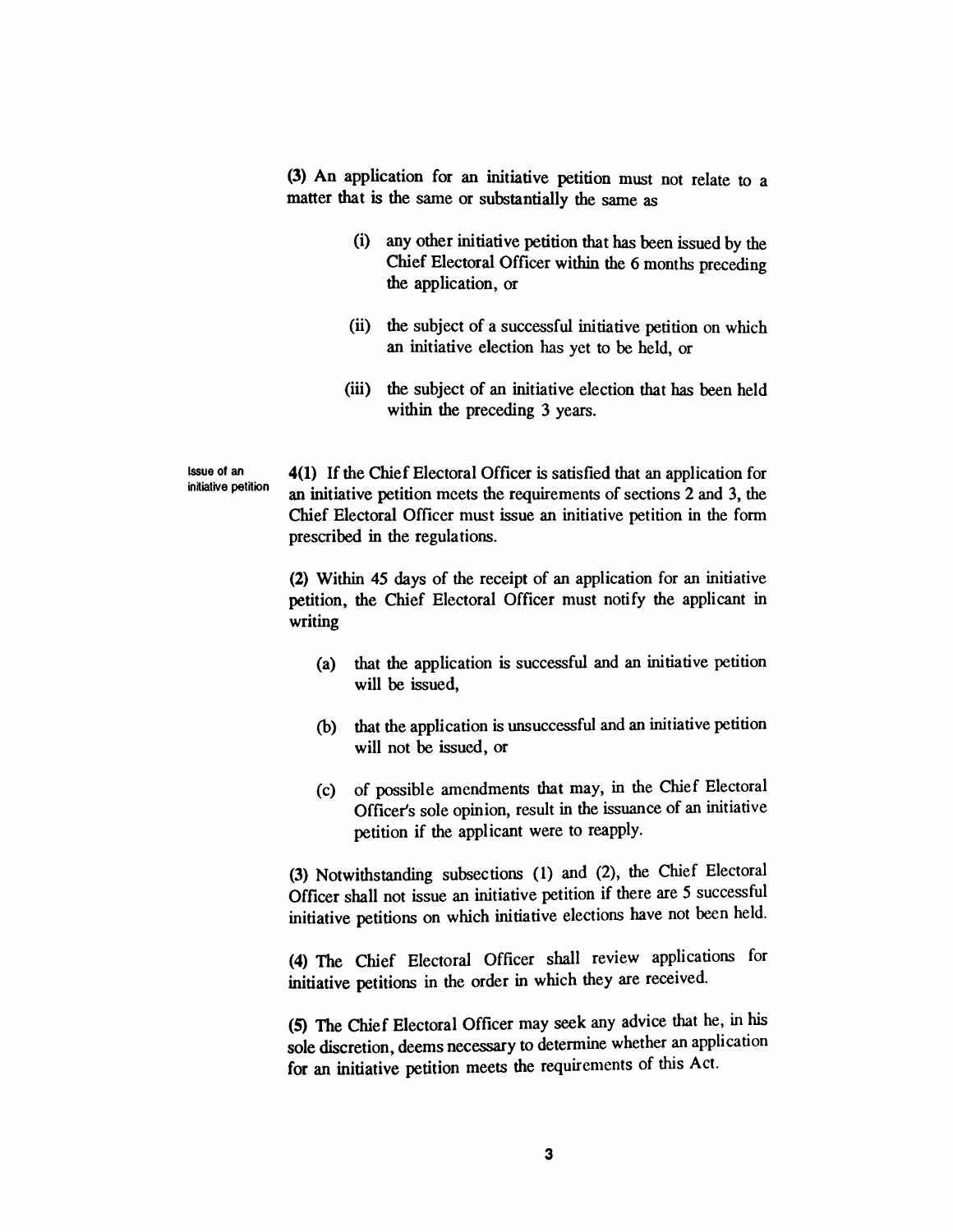*Requirements for an initiative petition*

*5(1) In order to be successful, an initiative petition must be submitted to the Chief Electoral Officer within 180 days from the date on which the initiative petition was issued under section 4 and have a number of signatures of electors or persons eligible to be electors equal to or exceeding*

- *(a) 10% of the total votes cast in the immediately preceding provincial general election, and*
- *(b) 10% of the total votes cast in not less than 2/3 of the electoral divisions in the immediately preceding provincial general election.*

*(2) An initiative petition must consist of one or more pages, each of which must contain an identical statement as approved by the Chief Electoral Officer under section 4.*

- *(3) An initiative petition must include for each petitioner*
	- *(a) the printed surname and printed given names or initials of the petitioner,*
	- *(b) the petitioner's signature,*
	- *(c) the street address of the petitioner or the legal description of the land on which the petitioner lives, and*
	- *(d) the date on which the petitioner signed the petition.*

*(4) Only individuals who are or who are eligible to be electors, may be petitioners.*

*Who may canvass for petitioners*

*6(1) Any person who is or is eligible to be an elector may canvass for individuals to be petitioners.*

*(2) A person must not, directly or indirectly, accept any inducement for canvassing for individuals to be petitioners.*

*(3) A person must not, directly or indirectly, pay, give, lend or procure any inducement for a person who canvasses for individuals to be petitioners.*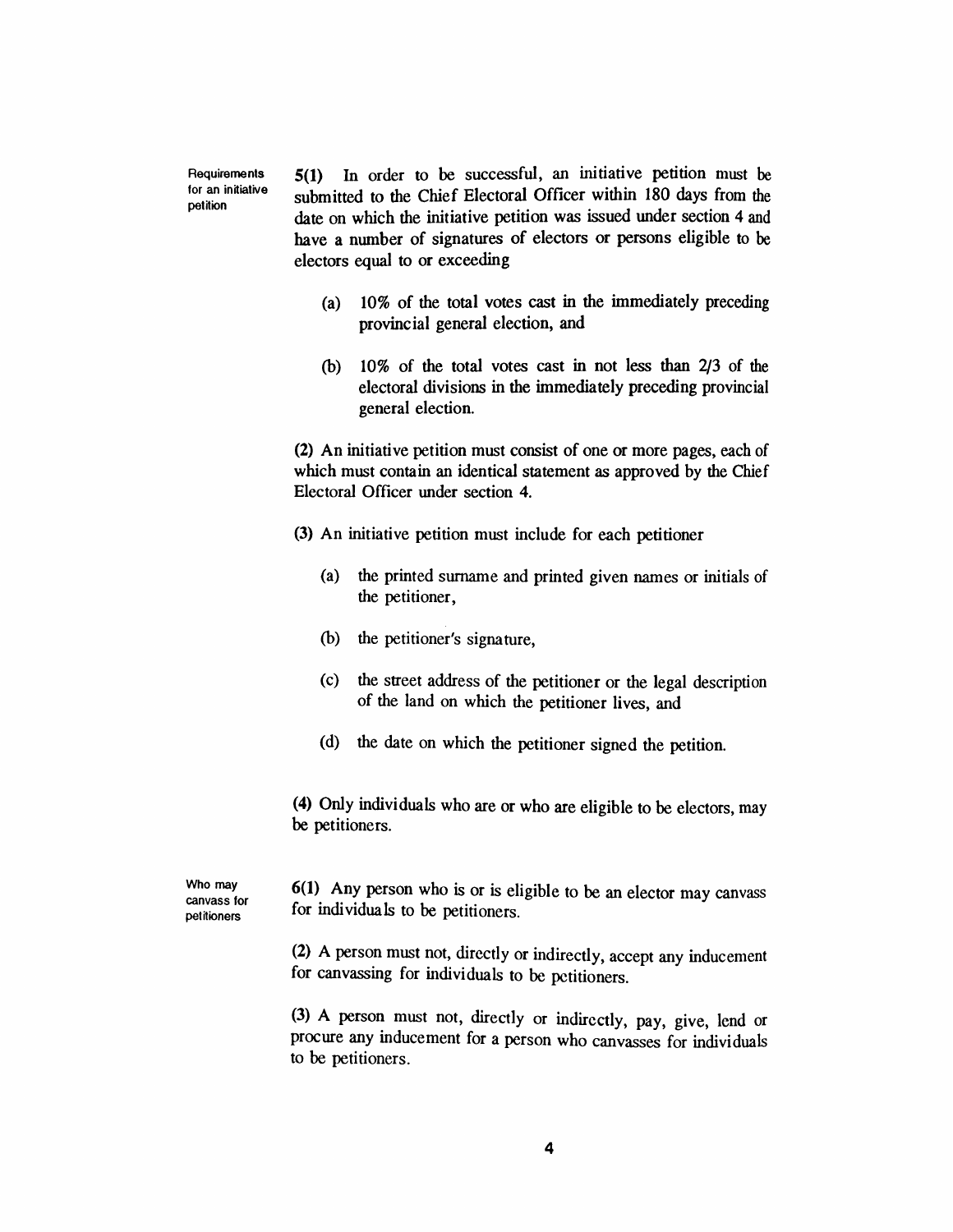*Submission of completed initiative petition* *7(1) The Chief Electoral Officer shall determine whether the initiative petition meets the requirements ofsection 5 within 45 days of the receipt of the initiative petition and the financing information required under Part 3.*

*(2) In determining whether an initiative petition meets the requirements of section 6, the Chief Electoral Officer may use a random statistical sampling method with a 95% confidence level instead of checking the information provided by each petitioner.*

*(3) The Chief Electoral Officer may make public the financing information required under Part 3 whenever he decides but in no event, shall he make it public later than the date on which he determines whether the initiative petition is successful.*

#### *PART 2*

#### *INITIATIVE ELECTION*

*Report by the Chief Electoral Officer*

*8(1) If the Chief Electoral Officer determines that an initiative petition meets the requirements of section 5 and Part 3, the Chief Electoral Officer shall report to the Lieutenant Governor in Council that the initiative petition is successful.*

*(2) When the Chief Electoral Officer reports that an initiative petition is successful, the Lieutenant Governor in Council shall within 6 months of the date of the report order the holding of an initiative election.*

*(3) An order under subsection (2) shall specify whether the initiative election is to be held*

- *(a) in conjunction with a general election under the Election Act,*
- *(b) separately on a date provided in the order, or*
- *(c) in conjunction with the general elections under the Local Authorities Election Act.*

*Application of Election Act*

*9(1) If an initiative election is to be held in conjunction with a general election under the Election Act or separately on a date provided for under section 8(3)(b), the Election Act and the*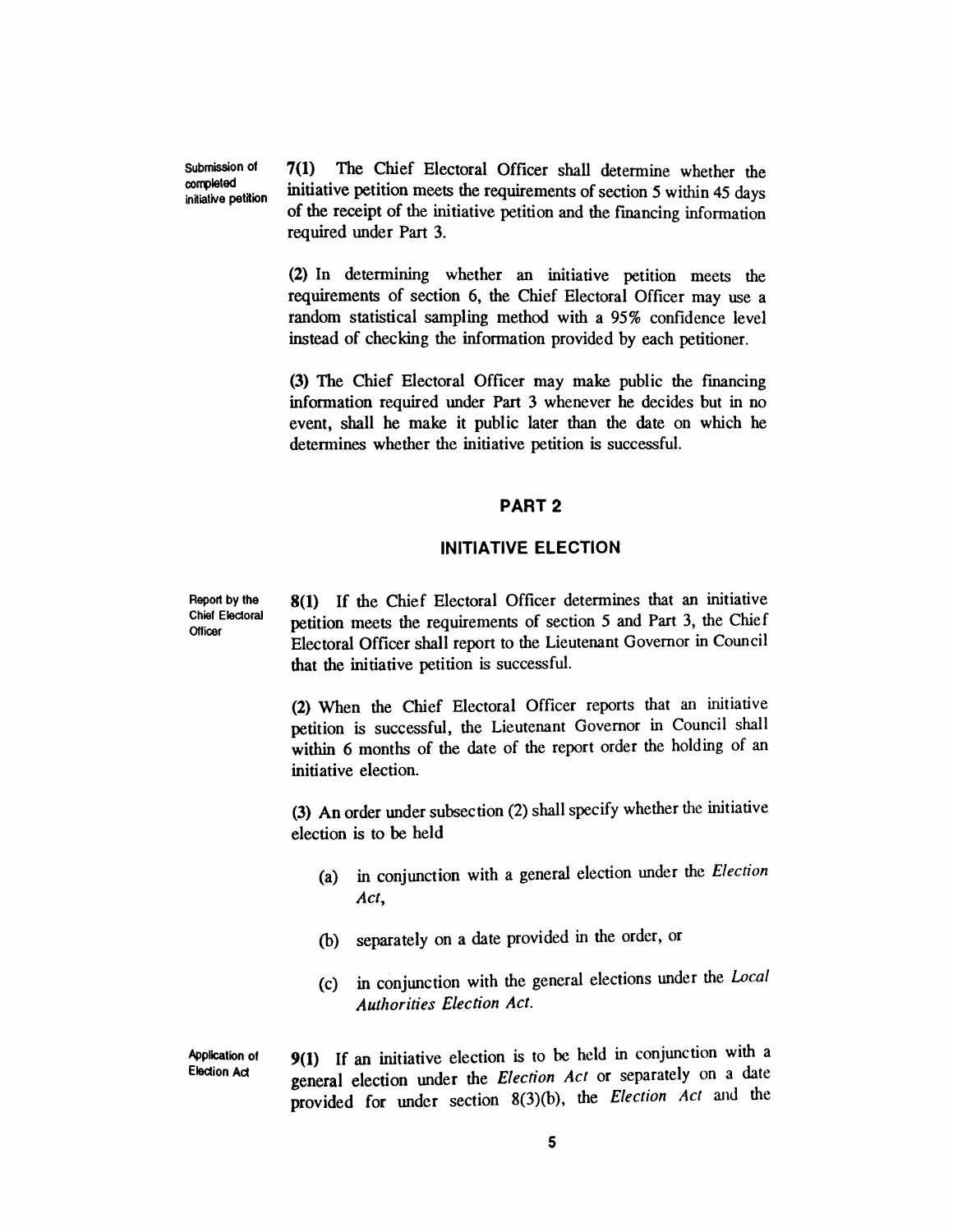*regulations under it apply, with all necessary modifications, to the initiative election except as otherwise provided by the regulations under this Act.*

*(2) The persons eligible to vote at an initiative election to which the Election Act applies are the persons who would be eligible to vote at an election under the Election Act on the day the initiative election is held.*

*10(1) If an initiative election is to be held in conjunction with the general elections under the Local Authorities Election Act, the Local Authorities Election Act and the regulations under it apply, with all necessary modifications, to the initiative election except as otherwise provided by the regulations under this Act.*

*(2) The persons eligible to vote at an initiative election to which the Local Authorities Election Act applies are the persons who would be eligible to vote at an election under the Local Authorities Election Act on the day the initiative election is held.*

*When councils to conduct vote*

*Application of Local Authorities Election Act*

> *11(1) When an initiative election is to be held under the Local Authorities Election Act, every council shall conduct the initiative election of the electors residing in the municipality, except as otherwise provided in this section.*

> *(2) The council shall conduct the initiative election notwithstanding that a general election under the Local Authorities Election Act is not required in that municipality.*

> *(3) If a council has entered into an agreement with one or more elected authorities in the same area for the conduct of a general election under the Local Authorities Election Act, the elected authority that is responsible for the conduct of the general election under the agreement shall conduct the initiative election and has all the rights, powers and duties of a council to conduct the initiative election.*

> *(4) The Minister of Municipal Affairs is responsible for conducting an initiative election of the electors residing in improvement districts, special areas, Metis settlements, summer villages, Indian reserves and national parks and for the purposes of the initiative election has all the rights, powers and duties of a council to conduct the initiative election, including the authority to appoint returning*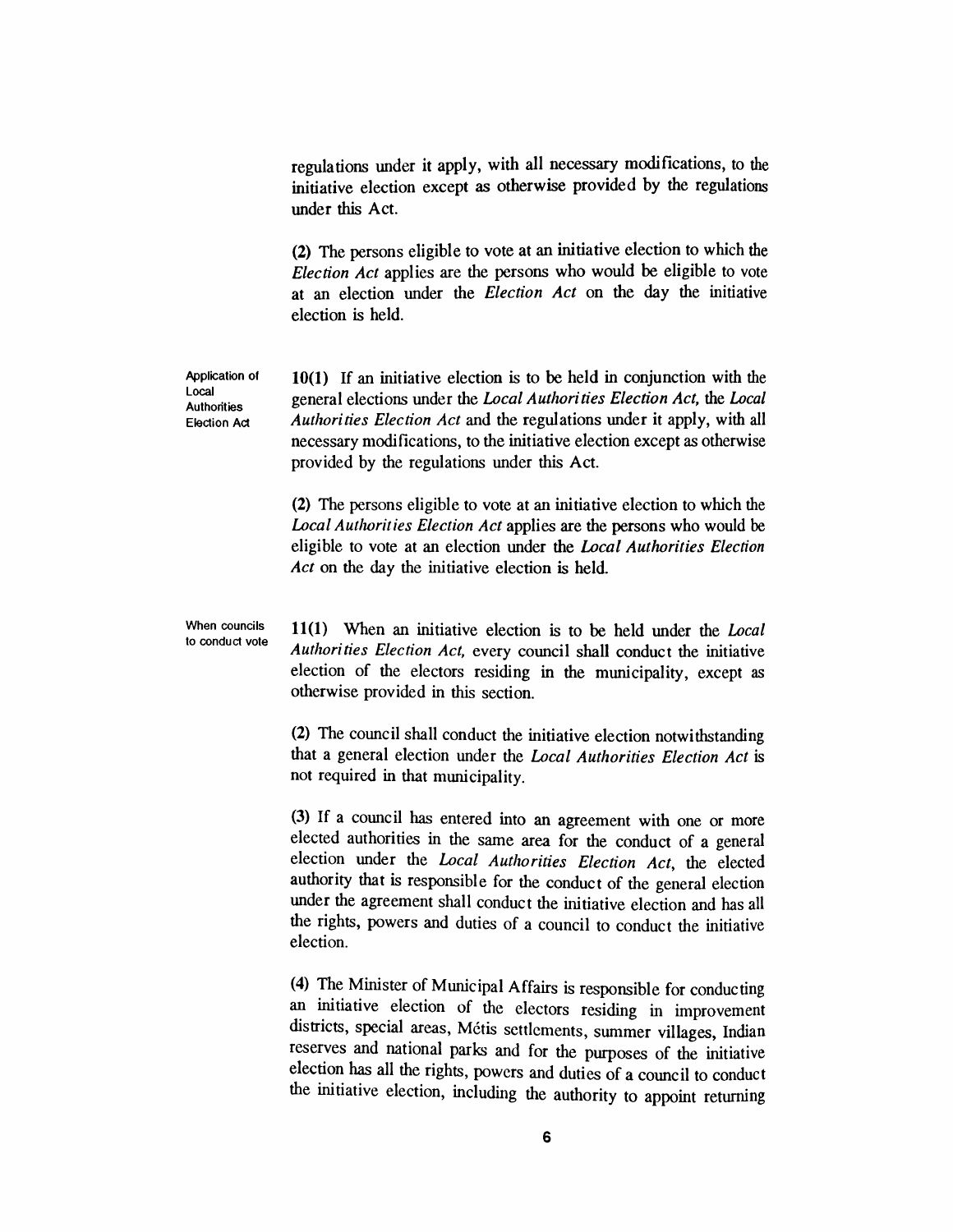*officers and other election officers.*

- *(5) The Minister of Municipal Affairs may enter into an agreement*
	- *(a) with any elected authority in the area or in an area adjacent to an improvement district, special area, Metis settlement, summer village, new town, Indian reserve or national park, or*
	- *(b) with the advisory council of an improvement district or the advisory committee of a special area, the settlement council of a Metis settlement, the board of administrators of a new town or the council of a summer village*

*to conduct the initiative election on the Minister's behalf, and the elected authority, advisory council, advisory committee, settlement council, board of administrators or council has authority to enter into such an agreement.*

*(6) An elected authority, advisory council, advisory committee, settlement council, board of administrators or council that enters into an agreement under subsection (5) has all the rights, powers and duties of the Minister of Municipal Affairs to conduct the initiative election.*

*(7) In this section, "council" and "elected authority" include the council of the City of Lloydminster.*

*12(1) The Chief Electoral Officer shall announce the results of a initiative election.*

*(2) The Chief Electoral Officer must declare an initiative vote to be successful if*

- *(a) more than 60% of the electors voting in the initiative election vote in favour of the initiative, and*
- *(b) more than 60% of the total number of electors voting in each of at least 2/3 of the electoral divisions vote in favour of the initiative.*

*Results of initiative election*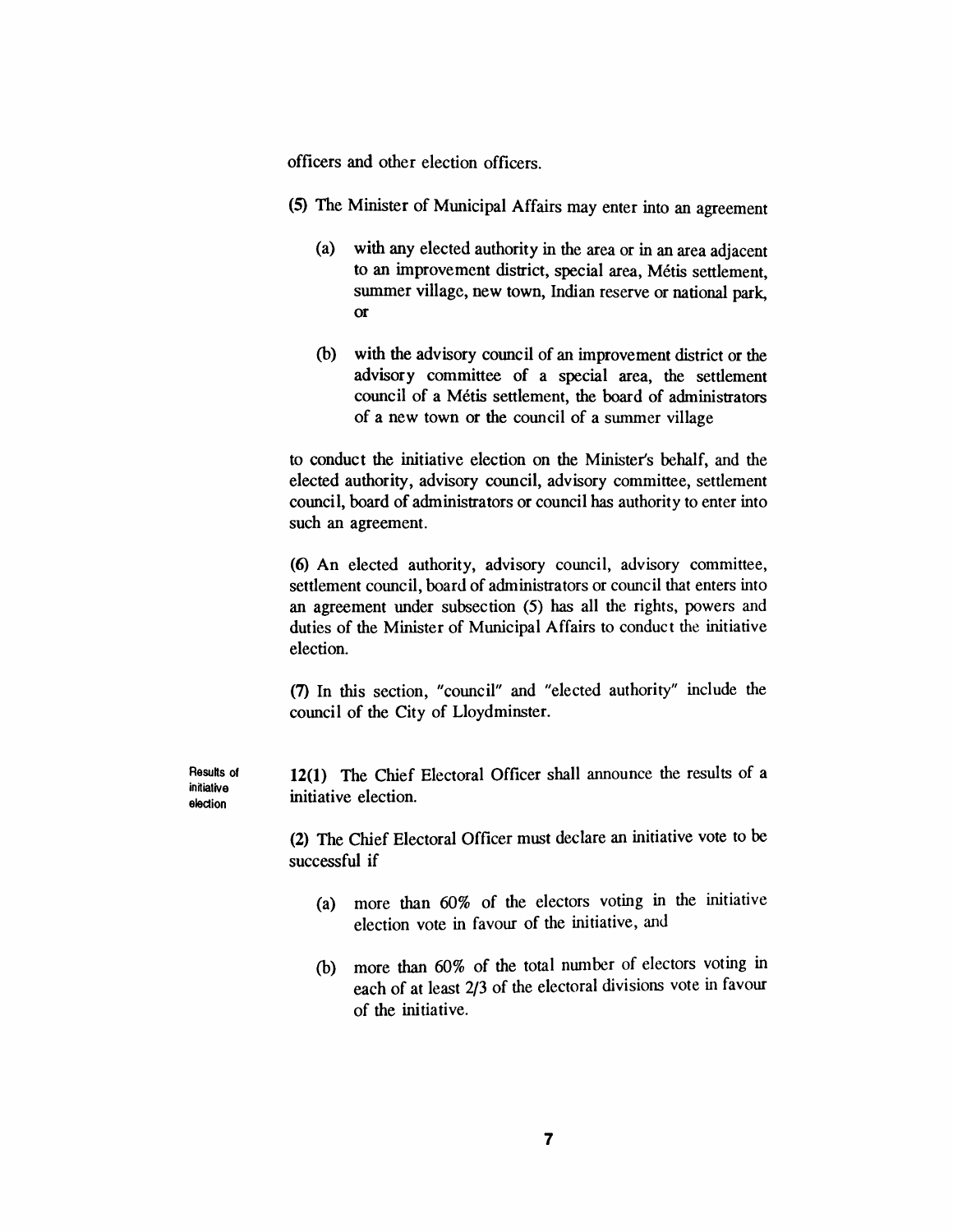*13 If the Chief Electoral Officer declares an initiative vote to be successful, the Government must introduce the Bill at the next sitting of the Legislative Assembly following the initiative election.*

#### *PART 3*

#### *INITIATIVE FINANCING AND ADVERTISING*

*Regulations for initiative financing 14(1) The Lieutenant Governor in Council may make regulations respecting the financing of initiative petitions and initiative elections under this Act.*

> *(2) Without limiting subsection (1), the Lieutenant Governor in Council may make regulations*

- *(a) establishing what is to be considered a contribution or expense in relation to a initiative petition or initiative election under this Act;*
- *(b) establishing restrictions on*

*Effect of a successful initiative election*

- *(i) who may accept contributions,*
- *(ii) how contributions must be made and accepted, and*
- *(iii) information that must be recorded regarding contributions;*
- *(c) establishing restrictions on*
	- *(i) who may incur expenses,*
	- *(ii) how an expense must be authorized by the individual or organization incurring it,*
	- *(iii) information that must be recorded regarding expenses, and*
	- *(iv) the amount of expenses that may be incurred by*
		- *(A) any one individual or organization, or*
		- *(B) all individuals and organizations that support or*

*8*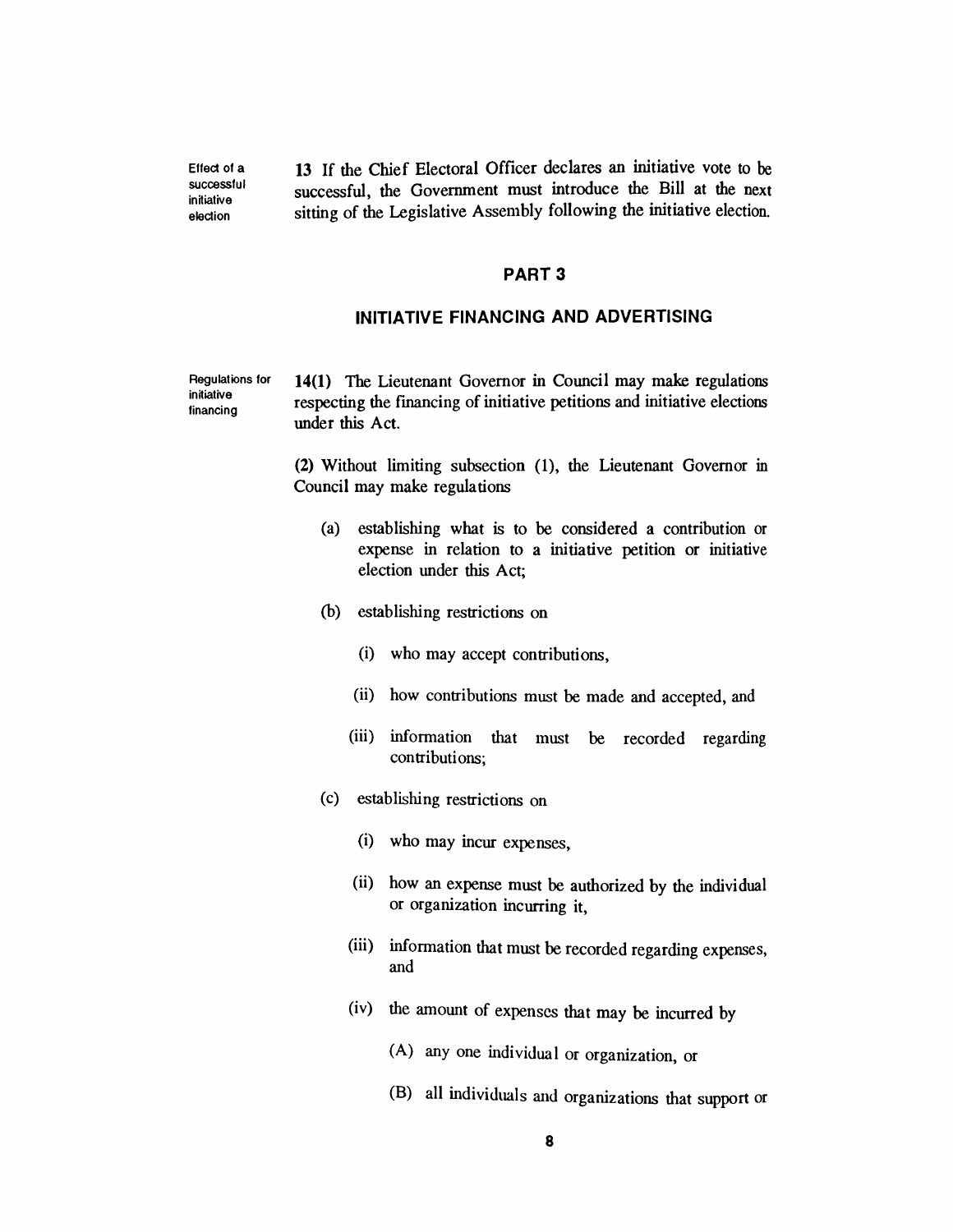*oppose an initiative petition or initiative vote;*

- *(d) establishing a registration scheme to be administered by the Chief Electoral Officer;*
- *(e) requiring the reporting of information respecting contributions and expenses;*
- *(f) requiring the public disclosure of information reported under clause (e), including the disclosure of the names of contributors;*
- *(g) establishing penalties for exceeding a limit established under clause (c) or for failing to make a report under clause (c) or for failing to make a report under clause (e).*

*(3) Without limiting subsection (2)(g), the regulations may provide that an initiative petition or an initiative election fails if the proponent or the supporters of an initiative petition or initiation election exceed a limit established under subsection (2)(c), fail to make a report that is required under subsection (2)(e) or make a false or misleading report that is required under that subsection.*

*(4) For the purposes of this section, using property and services in such a manner that the use is an expense as defined in a regulation under subsection (2)(a) is incurring an expense.*

*Regulations for 15(1) The Lieutenant Governor in Council may make regulations respecting advertising and opinion surveys in relation to initiative petitions and initiative elections under this Act.*

> *(2) Without limiting subsection (1), the Lieutenant Governor in Council may make regulations as follows:*

- *(a) establishing what is to be considered advertising and opinion surveys in relation to initiative petitions and initiative elections under this Act;*
- *(b) establishing restrictions on*

*initiative advertising*

- *(i) when advertising or opinion surveys may take place or be conducted, and*
- *(ii) who may sponsor advertising and opinion surveys;*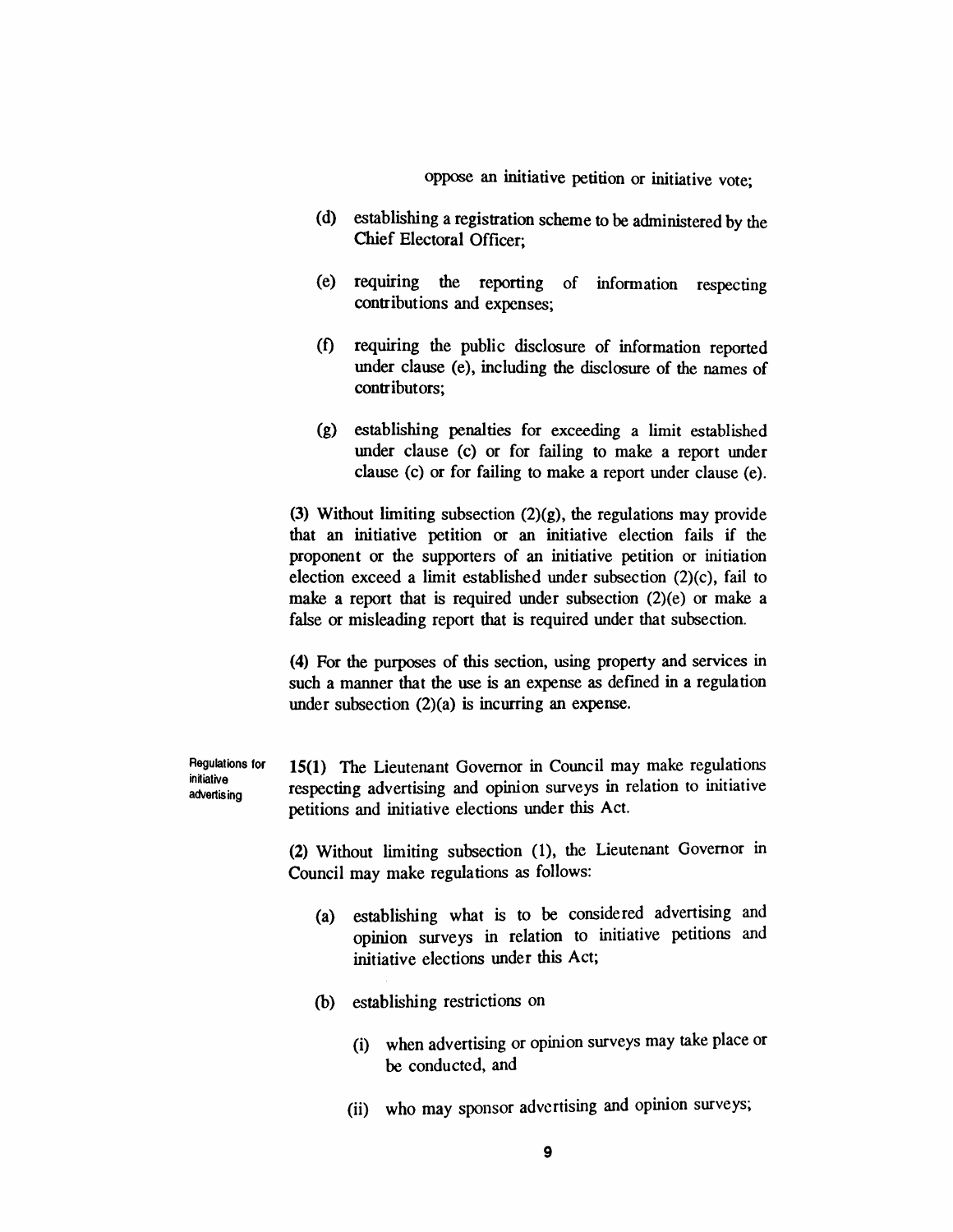- *(c) restricting or prohibiting the charging of amounts for advertising in relation to initiative petitions or initiative elections under this Act that exceed the rate usually charged for equivalent advertising;*
- *(d) respecting the publication of the results of opinion surveys;*
- *(e) establishing penalties for contravening the regulations.*

#### *PART 4*

#### *OFFENCES*

*Prosecution of organizations and their directors and agents*

*16(1) An Act or thing done or omitted by an officer, director, employee or agent of an organization within the scope of the individual's authority to act on behalf of the organization is deemed to be an act or thing done or omitted by the organization.*

*(2) If an organization commits an offence under this Act, an officer, director, employee or agent of the organization who authorizes, permits or acquiesces in the offence commits the same offence, whether or not the organization is convicted of the offence.*

*(3) A prosecution for an offence under this Act may be brought against an unincorporated organization in the name of the organization and, for the purposes of the prosecution, the unincorporated organization is deemed to be a person.*

*Defence of due diligence 17 An individual or organization is not guilty of an offence under this Act if the individual or organization exercised due diligence to prevent the commission of the offence.*

*Signature buying offences 18(1) No person shall pay, give, lend or procure an inducement for either of the following purposes:*

- *(a) to induce a person to sign an initiative petition or refrain from signing an initiative petition;*
- *(b) to reward a person for having signed an initiative petition or refrained from signing an initiative petition.*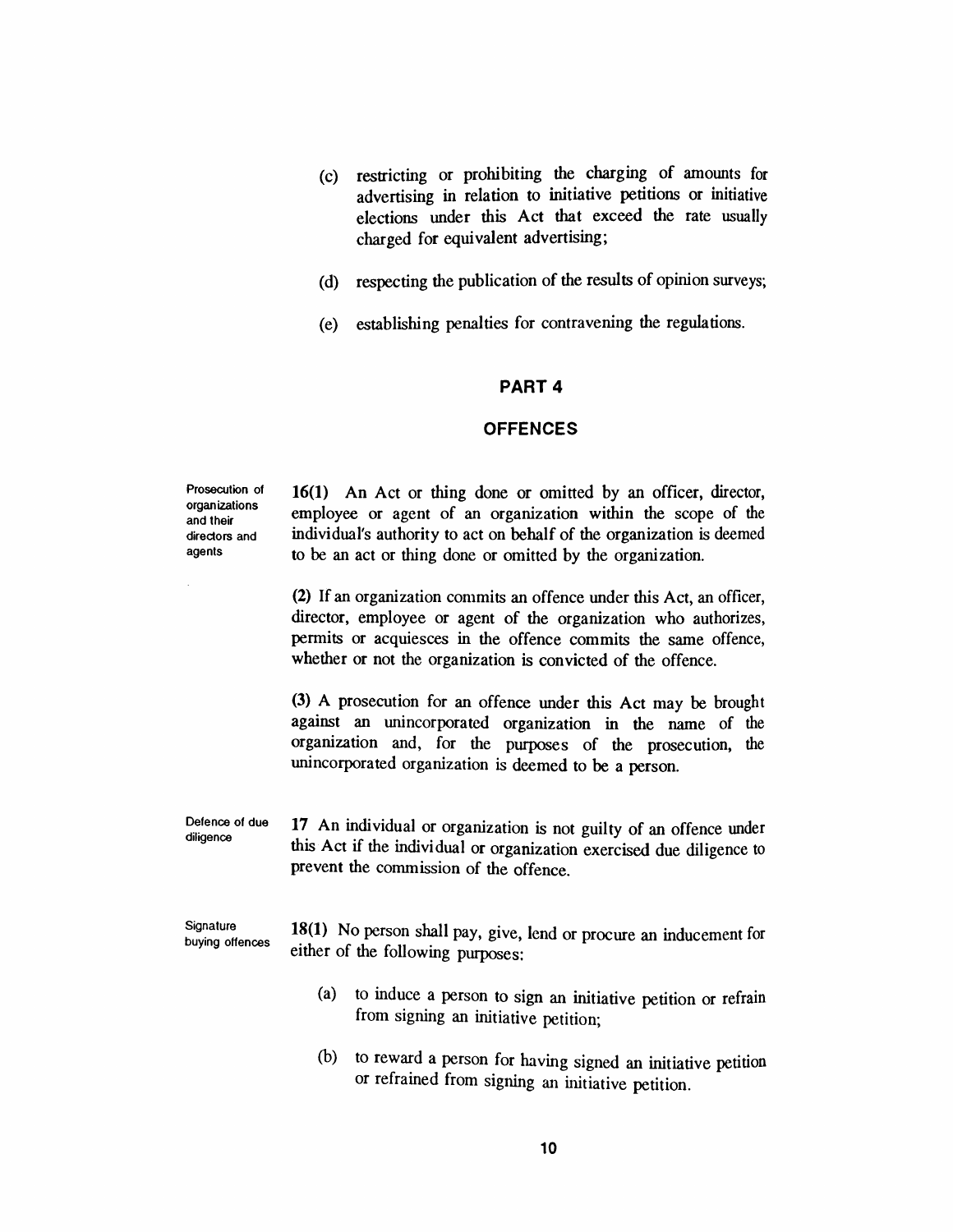- *(2) No person shall accept an inducement*
	- *(a) to sign an initiative petition or refrain from signing an initiative petition, or*
	- *(b) as a reward for having signed an initiative petition or refrained from signing an initiative petition.*

*(3) No person shall advance, pay or otherwise provide an inducement, or cause an inducement to be provided, knowing or with the intent that it is to be used for any of the acts prohibited by this section.*

*(4) No person shall offer, agree or promise to do anything otherwise prohibited by this section.*

*(5) A person prohibited from doing something by this section must not do the prohibited act directly, indirectly or by another person on behalf of the first person.*

*Intimidation offences*

- *19(1) In this section "intimidate" means to do or threaten to:*
	- *(a) use force, violence or restraint against a person;*
	- *(b) inflict injury, harm, damage or loss on a person or property; or*
	- *(c) otherwise intimidate a person.*
- *(2) No person shall intimidate another person:*
	- *(a) to persuade or compel a person to sign an initiative petition or refrain from signing an initiative petition; or*
	- *(b) to punish a person for having signed an initiative petition or refrained from signing an initiative petition.*
- *(3) No person shall, by abduction, duress or fraudulent means.*
	- *(a) impede, prevent or otherwise interfere with a person's right to sign an initiative petition; or*
	- *(b) compel, persuade or otherwise cause a person to sign an initiative petition or refrain from signing an initiative*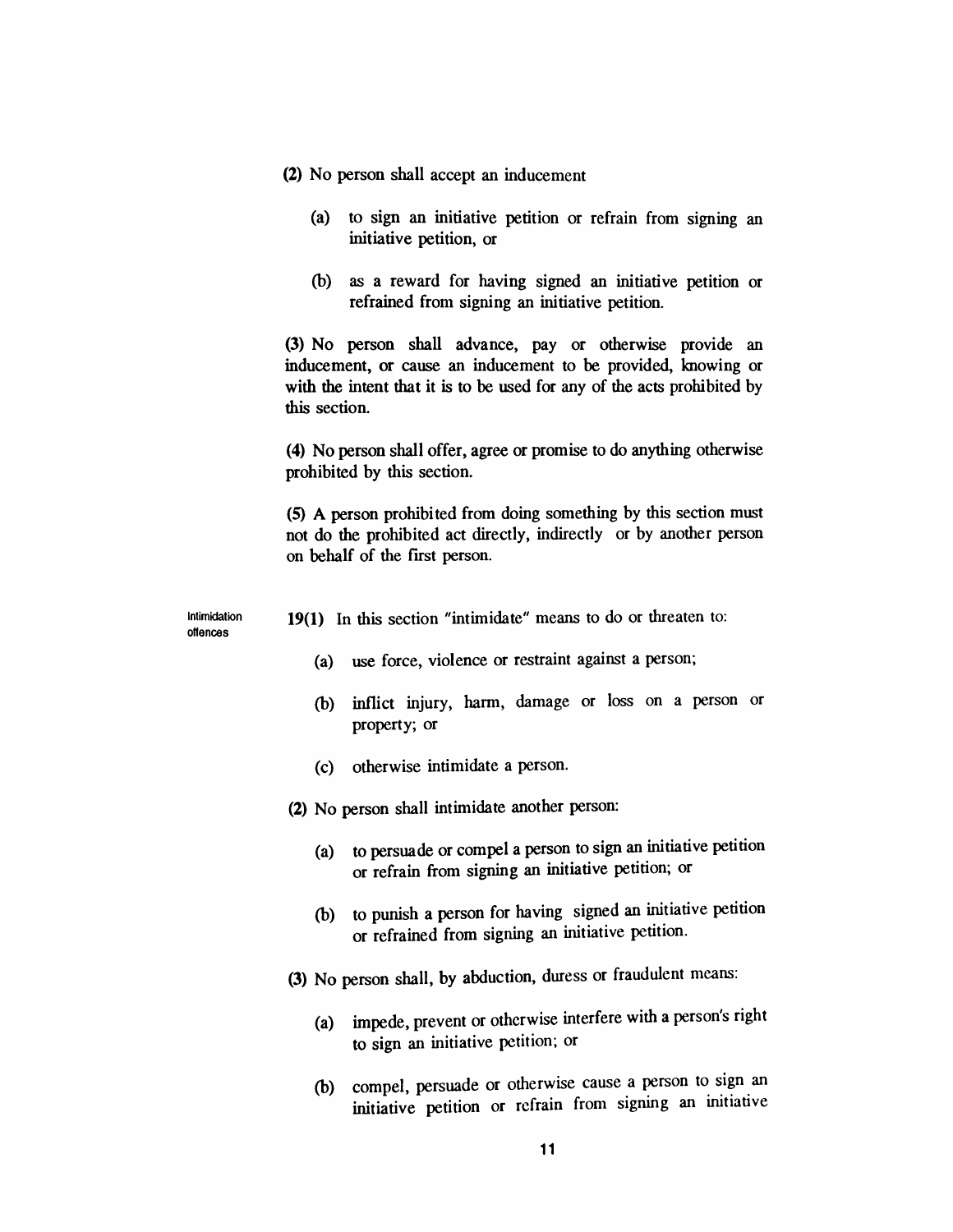*petition.*

*(4) A person prohibited from doing something by this section must not do the prohibited act directly, indirectly or by another person on behalf of the first person.*

*Penalty 20(1) An individual or organization that contravenes sections 6(2) or (3), 18, 19 or the regulations under sections 14 and 15 is guilty of an offence.*

> *(2) Unless otherwise specifically provided, an individual or organization who commits an offence under subsection (1) is liable to a fine of not more than \$5 000 or imprisonment for a term not longer than one year, or both.*

*Offences in relation to false or misleading information*

- *21(1) Any individual or organization that*
	- *(a) provides false or misleading information when required or authorized by this Act or the regulations to provide information, or*
	- *(b) makes a false or misleading statement or declaration when required by this Act or the regulations to make a statement or declaration,*

*is guilty of an offence.*

*(2) An individual or organization is not guilty of an offence under this section if, at the time the information was given or the statement or declaration was made, the individual or organization did not know that it was false or misleading, and with the exercise of reasonable diligence, could not have known that it was false or misleading.*

*(3) An individual or organization who commits an offence under this section is liable, in addition to any penalties referred to in the regulations under Part 3, to a fine of not more than \$10 000 or imprisonment for a term not longer than 2 years, or both.*